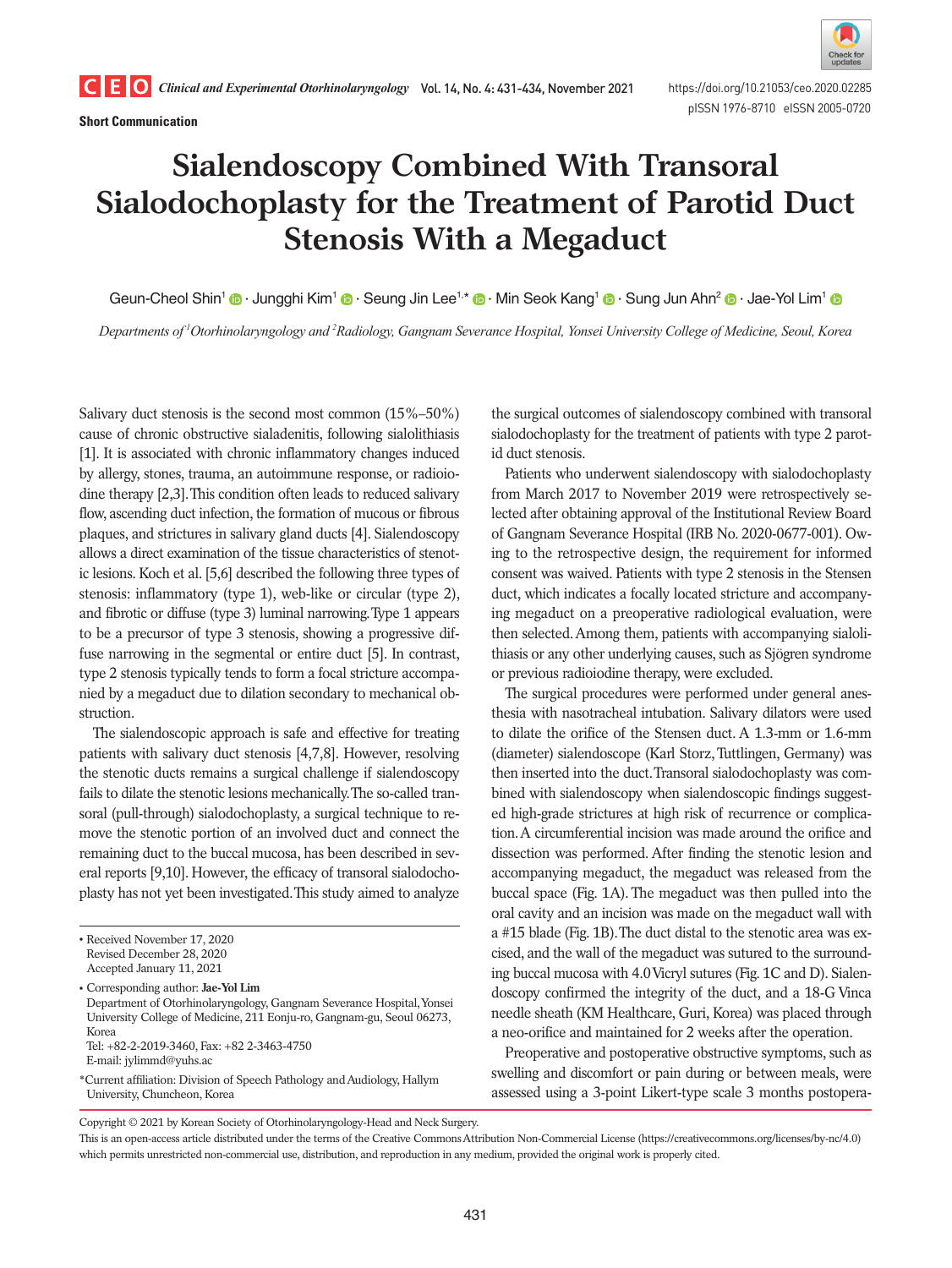

Fig. 1. Surgical procedure of transoral sialodochoplasty. (A) The stenotic portion and accompanying megaduct (asterisk) are pulled into the oral cavity after circumferential incision around the papilla and dissection along the parotid duct. (B) The stenotic lesion (arrow) is exposed with an incision onto the ductal wall. (C) Excised distal duct with stenotic lesion. (D) Creation of a neo-orifice by suturing the wall of the megaduct onto the buccal mucosa.

tively. Treatment outcomes were classified as complete resolution (the obstructive symptoms completely subsided), partial resolution (the symptoms partially improved), or non-resolution (the symptoms did not change or worsened). Magnetic resonance (MR) examinations were performed to evaluate changes in the stenotic portion and accompanying megaduct using a 3.0 T MR imaging scanner (Discovery 750W; GE Healthcare, Milwaukee, WI, USA). The largest diameter of the megaduct portion was measured on preoperative and postoperative MR images. Postoperative visualization of the distal duct beyond the stenotic portion was considered as showing improved excretory flow through the site of the stricture. Statistical analyses were performed using IBM SPSS ver. 25.0 (IBM Corp., Armonk, NY, USA). The Mann-Whitney *U*-test was used to compare the preoperative and postoperative diameters of the megaduct on MR sialography. A *P*value <0.05 was considered to indicate statistical significance.

Of 27 patients (35 glands) who had type 2 stenosis in the distal parotid duct, 13 patients (13 glands) underwent combined transoral sialodochoplasty and were finally enrolled. Patients' ages ranged from 13 to 68 years (median, 52 years), and there were seven male (54%) and six female (46%) patients. All 13 patients presented with swelling of the affected salivary gland, which was accompanied by pain in one patient and discomfort in two patients. At 3 months postoperatively, six patients (46.2%) reported no remaining symptoms (complete resolution), and seven patients (53.8%) reported partial improvement of symptoms (partial resolution). The postoperative megaduct diameter on MR sialography significantly decreased after transoral sialodochoplasty (median $\pm$ interquartile range, 8.05 $\pm$ 2.67 mm vs. 4.15 $\pm$ 2.4 mm; *P*=0.028). In addition, we found that the distal ducts were visualized using a sialagogue (vitamin C) postoperatively (Fig. 2). No recurrence was observed during follow-up  $(17\pm9$  months).

Sialendoscopy has enabled the assessment of ductal features and changed the therapeutic modality in salivary duct stenosis to gland-preserving minimally invasive surgery [4,6]. However, stenosis type and grade are significantly associated with the success of the sialendoscopic procedure [7]. In this study, transoral sialodochoplasty was feasible when the stenotic portion was distally located and the dilated duct could be pulled to connect with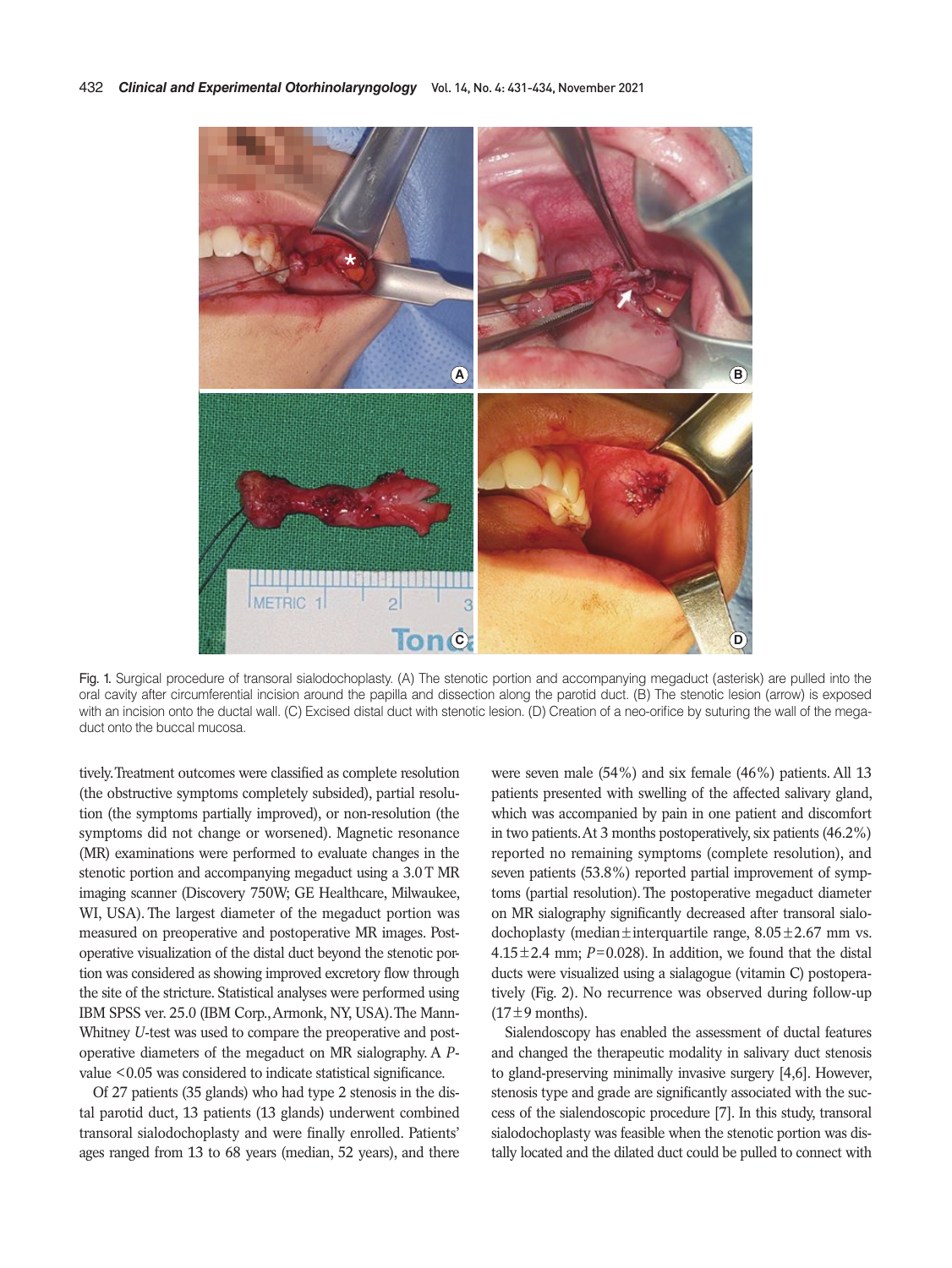

Sialodochoplasty

Fig. 2. Preoperative and postoperative magnetic resonance (MR) sialographic findings of parotid duct stenosis with secondary dilated megaducts, before and after transoral sialodochoplasty. (A) Preoperative MR sialographic image depicts a parotid duct stricture with an accompanying megaduct (asterisk). (B) Arrow indicates visualization of the distal duct after surgery, suggesting improvement in saliva excretion through the previous stricture site.

the oral mucosa. Excision of the distal duct, including the stenotic portion, and the creation of a neo-orifice enabled obstructive symptom improvement. Moreover, the widened neo-papilla decreased in size over time and was maintained well during followup without re-stricture. We also compared preoperative and postoperative changes in the megaduct diameter and excretory salivary flow. Intriguingly, postoperative MR sialography showed that the diameter of megaducts significantly decreased after transoral sialodochoplasty, and some of the patients (71.4%) returned to almost normal levels. MR sialography showed the distal parotid ducts more clearly after the operation, owing to the increased saliva excretion in response to stimulation by a sialogogue. However, some patients still showed saliva stasis-related discomfort, probably because the megaducts' thin walls could not fully recover their original contraction ability. In conclusion, we suggest that transoral sialodochoplasty can be an additional treatment option if a stricture is located in the distal duct based on preoperative radiological examinations and if sialendoscopic findings reveal high-grade type 2 stenosis accompanying a large megaduct.

#### **CONFLICT OF INTEREST**

No potential conflict of interest relevant to this article was reported.

## **ACKNOWLEDGMENTS**

The Basic Science Research Program supported this work through

the NRF funded by the Ministry of Science and ICT (NRF-2018- R1A2B3004269), Republic of Korea.

### **ORCID**

Geun-Cheol Shin https://orcid.org/0000-0003-0341-4711 Jungghi Kim https://orcid.org/0000-0002-6591-1732 Seung Jin Lee https://orcid.org/0000-0001-6200-0004 Min Seok Kang https://orcid.org/0000-0002-7147-900X Sung Jun Ahn https://orcid.org/0000-0003-0075-2432 Jae-Yol Lim https://orcid.org/0000-0002-9757-6414

### **AUTHOR CONTRIBUTIONS**

Conceptualization: JYL. Data curation: JK. Formal analysis: SJL, SJA. Project administration: MSK. Visualization: GCS. Writing–original draft: GCS. Writing–review & editing: JYL.

## **REFERENCES**

- 1. Maresh A, Kutler DI, Kacker A. Sialoendoscopy in the diagnosis and management of obstructive sialadenitis. Laryngoscope. 2011 Mar; 121(3):495-500.
- 2. Koch M, Zenk J, Bozzato A, Bumm K, Iro H. Sialoscopy in cases of unclear swelling of the major salivary glands. Otolaryngol Head Neck Surg. 2005 Dec;133(6):863-8.
- 3. Choi JS, Kim YM, Lim JY. Parotid ductal stenosis after facial cosmetic surgery (2 case reports). Medicine (Baltimore). 2019 Apr;98(15):